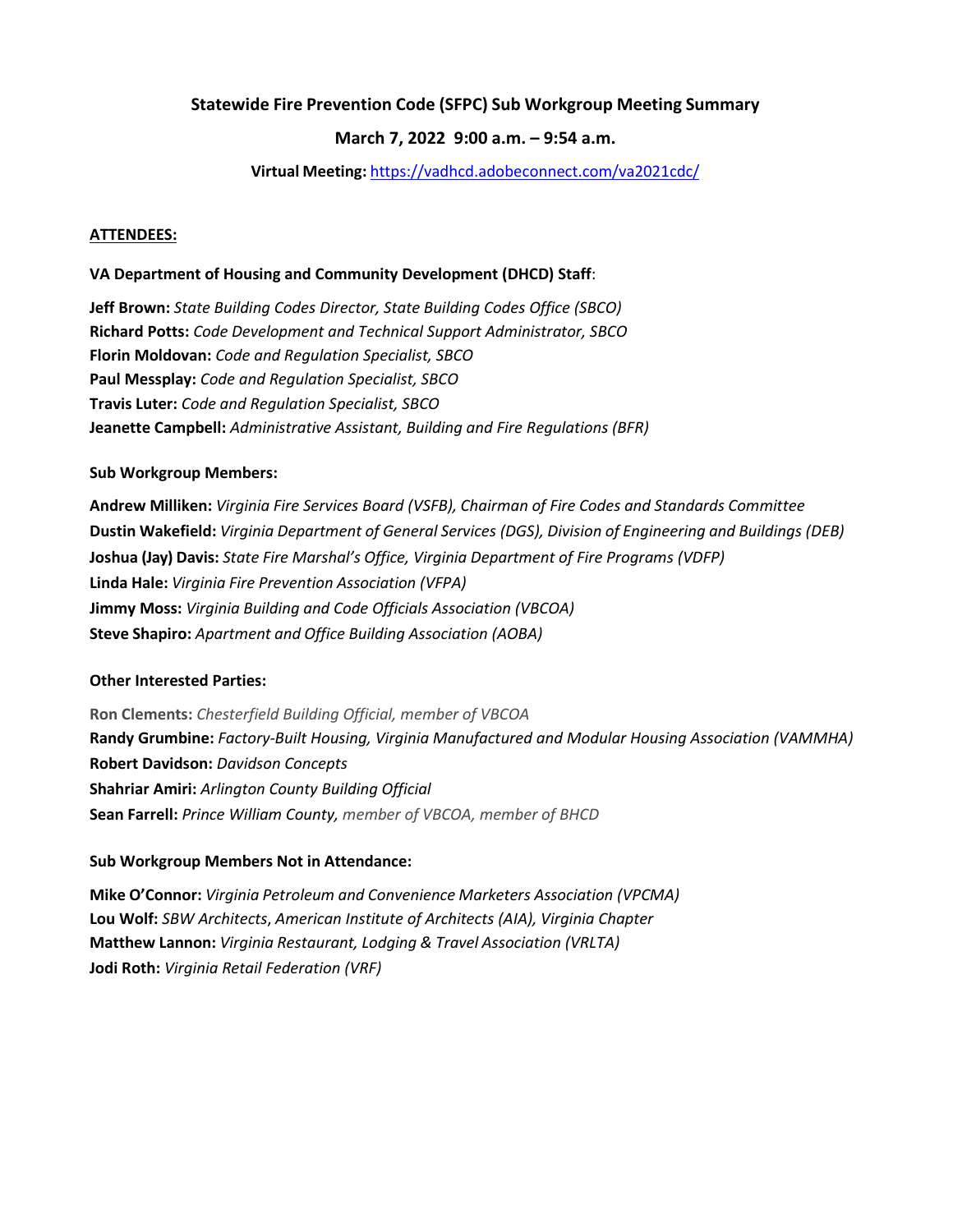## **Welcome:**

Jeff Brown: Welcomed members to the meeting and let them know that DHCD staff could assist with any questions.

## **Discussion:**

Jeff: Gave an overview of the agenda. There were three items carried over from the last meeting, and one new Subworkgroup proposal (FP 103.1)

## **Proposals**

## **FP103.1 (SFPC SWG Proposal No.1) – 21**

Jeff: Summarized the proposal, which was developed after the last SFPC sub-workgroup meeting. It contains the changes that were initiated by the Virginia Fire Services Board – Code and Standards Committee, and were all consensus for approval by this group. He asked all members to review the document for accuracy, which is located on the cdpVA website or in the file pod on the left in the Adobe meeting room. There are still a few days available to make any edits or corrections if needed before the March 12 cutoff date to include in the April general workgroup meeting.

## **Revised SFPC Section 901.4.3**

Jeff: This proposal was carried over from the last meeting. Andrew revised the text according to the feedback. The document was shared on-screen with the original text and the revised text.

Andrew Milliken: This is an update from the last section that was not quite consensus. Dustin provided some updated language to clarify that it was about occupied structures.

Jeff: Asked if there was any further discussion from the group, and since there was none, this was marked as consensus for approval (CA). This will be added to the group of other proposals that are consensus for approval. Andrew will update cdpVA.

### **Revised SFPC Section 3107.13.2**

Jeff: This was carried over from the last meeting. The issue was trying to get back to the IFC table, which was deleted from the SFPC. The group decided not to reference the table in the IFC. In this revision, the table from IFC 6104.3 was brought back into the SFPC here into section 3107.13.2.

Andrew: His suggestion is to put it back into 6104.3 following the model code, as long as everyone agrees that it refers to outdoors, and not construction.

Shahriar: Above ground LP gas systems, depending on the capacity, have a required separation from buildings and adjacent property that can be built on. In the case where he is, most buildings are podium buildings which have a parking garage 3-4 stories deep, and a plaza level, which is a building sitting on top of a building. What would this mean in Arlington, where there's a shortage of land, and everything goes on top of the roof? How would the separation distance apply in this case?

Andrew: NFPA 58, the standard for installing LP gas systems, provides specific requirements for when they have to be on the roof or in the building.

Jeff: This table was initially deleted, as it was being left under the IFC. Now, it is being put back in as a reference to tent or membrane structures.

Andrew: Yes, this is for outdoor installations.

Jeff: This is the reason for putting it in section 3107.13.2 instead of back in chapter 61.

Florin: This proposal was already agreed upon by the group. The only change that the DHCD staff made was to incorporate the table into the SFPC and change the numbering. This was done instead of referencing the IFC table 6104.3, which would only compile the existing confusion about which code to use. This kept the intent of the change the same, so DHCD staff haven't changed anything that wasn't already agreed on.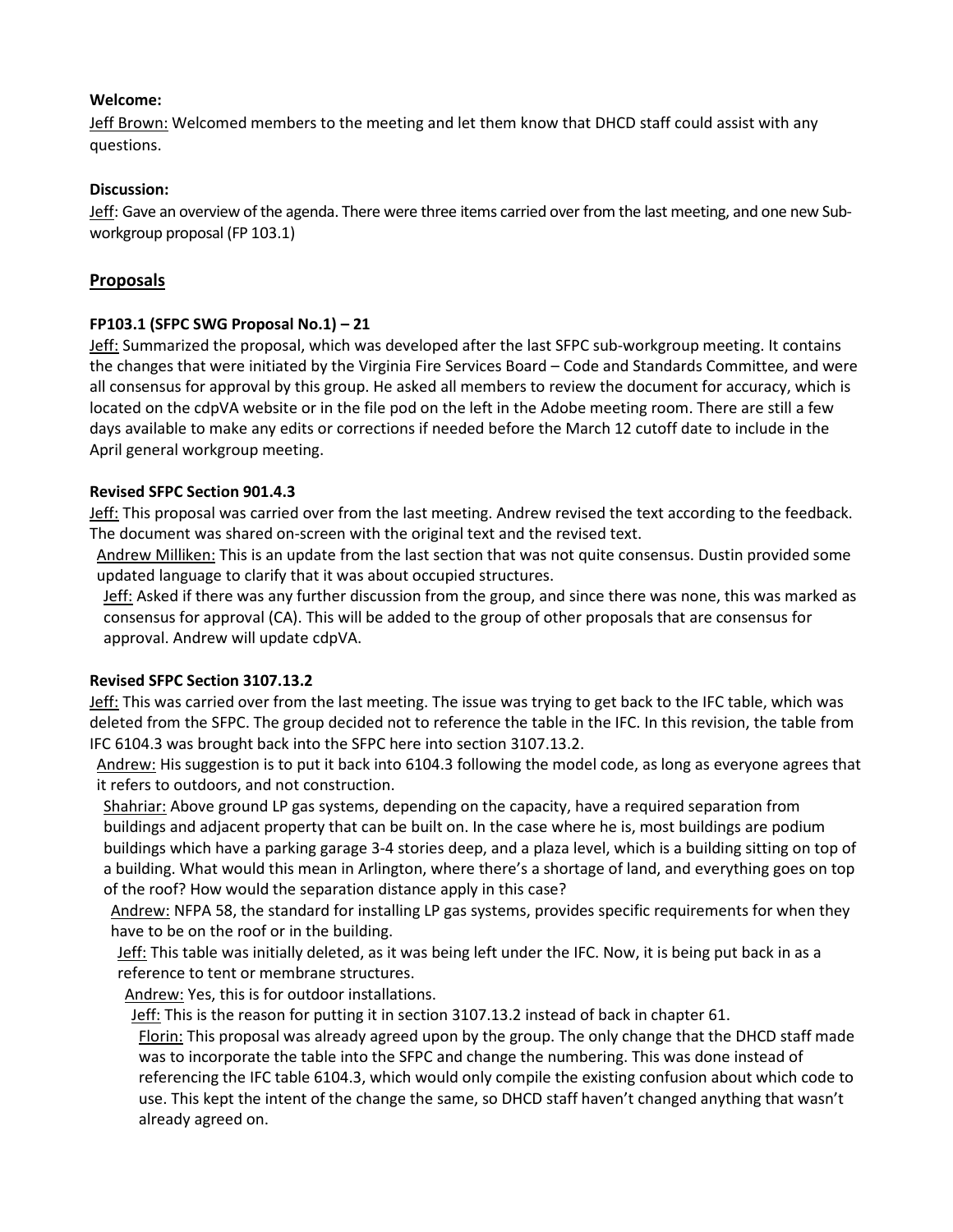Jeff: Andrew suggested to bring the table back into the original section 6104.3 in the SFPC.

Florin: This table may be referenced in other sections as well, so that would need to be considered. Sean Farrell: If this table goes back into chapter 61, to Shahriar's point, it would impact the installation of these containers everywhere. If the table remains in 3107, it would cover just those tent areas. If that's correct, I would be in favor of it being in 3107 but not in chapter 61. Florin: Agrees

Jay Davis: Agrees. He is in favor of putting it in 31, but not in 61.

Florin: Is anyone opposed to putting it in 31, or are there any other concerns? Remember, the content was already agreed upon in the last meeting. With no further comments, this will be marked as consensus for approval (CA). DHCD staff will add it to cdpVA for Andrew to review. Jeff: This proposal and the last one will be added to FP103.1 (SFPC SWG Proposal No.1) and be submitted in cdpVA as one proposal, by DHCD staff on behalf of the SFPC sub-workgroup.

## **SFPC Section 1207**

Florin: This section is on the agenda to set the stage for a broader conversation in our next meeting. In the last meeting, the group approved several modifications to section 1207. It was also agreed that referencing the IFC was not the best idea, as it might lead to confusion. Looking closer at 1207, it seemed that there was some confusion about provisions applicable to mobile energy storage systems, which should fall under construction code. For example, when units are in a building, being recharged and getting ready for recommission and deployment. The more applicable location for this is the VCC. The SFPC should only include provisions for maintenance and operations. There was also discussion surrounding this in the VEBC workgroup meeting, and it was referred to the SFPC sub-workgroup. There are also some discussions, outside of this sub-workgroup, by other stakeholders about bringing the 2024 IFC Energy Storage System provisions into the 2021 VCC. This item is open for discussion, but it will set the stage for the next sub-workgroup meeting to work out where the provisions should be located.

Shahriar: There's been a lot of discussion about charging stations in Arlington and Northern Virginia, including building officials, fire personnel, manufacturers, energy advocates and others. There was a major building in Crystal City which attempted to put a Tesla mega-pack in use as a 5G backup. Shahriar denied the permit. Cars are not regulated by the building officials, but the damage they can cause can be extensive. New York City has recently had 10 fatalities from faulty batteries. If a car catches on fire, it takes an estimated 5-9 hours and 30,000 gallons of water to put it out. Even after that, a fire may reignite and burn until it is fully burned out. Thermal runoff from lithium-ion batteries has great toxicity both in water and fumes, and can actually penetrate the skin. In addition to charging stations and electric vehicles, other companies are using large battery packs for emergency generators and backup energy. One proposal they want to create is a section in chapter 4 of the VCC for special occupancy energy storage units, which would bring in section 1207 of the 2024 IFC, and put it in the VCC for new construction requirements. Ongoing testing and maintenance would be added to the SFPC. They are also looking at electric charging stations. Does it merit additional sensors, early warning, moving the lower-level charging stations up toward the surface? This technology changes quickly, so discussion is needed now. Some stations now have signs saying that particular car makes cannot use the station, due to the potential fire hazard.

Florin: Is there a time expected for the submission of this proposal?

Shahriar: There are a lot of details to be worked out, especially because there are many variables for fire protection used in energy storage systems. There's a meeting scheduled for March 15 to discuss a draft. Knowing that the deadline is May  $1<sup>st</sup>$ , they will attempt to work within those parameters.

Florin: There are several references to energy storage systems in the 2021 IBC and VCC that will also need to be coordinated.

Jay: This is fascinating. He would be interested in joining the meetings for situational awareness. He doesn't necessarily deal with below-ground level charging stations. However, there are several large buildings with large deep cell power sources in trailers used for backup and alternate energy. If it takes 5 hours and 30k gallons of water for one car fire, as well as toxic runoff, this kind of storage would be many